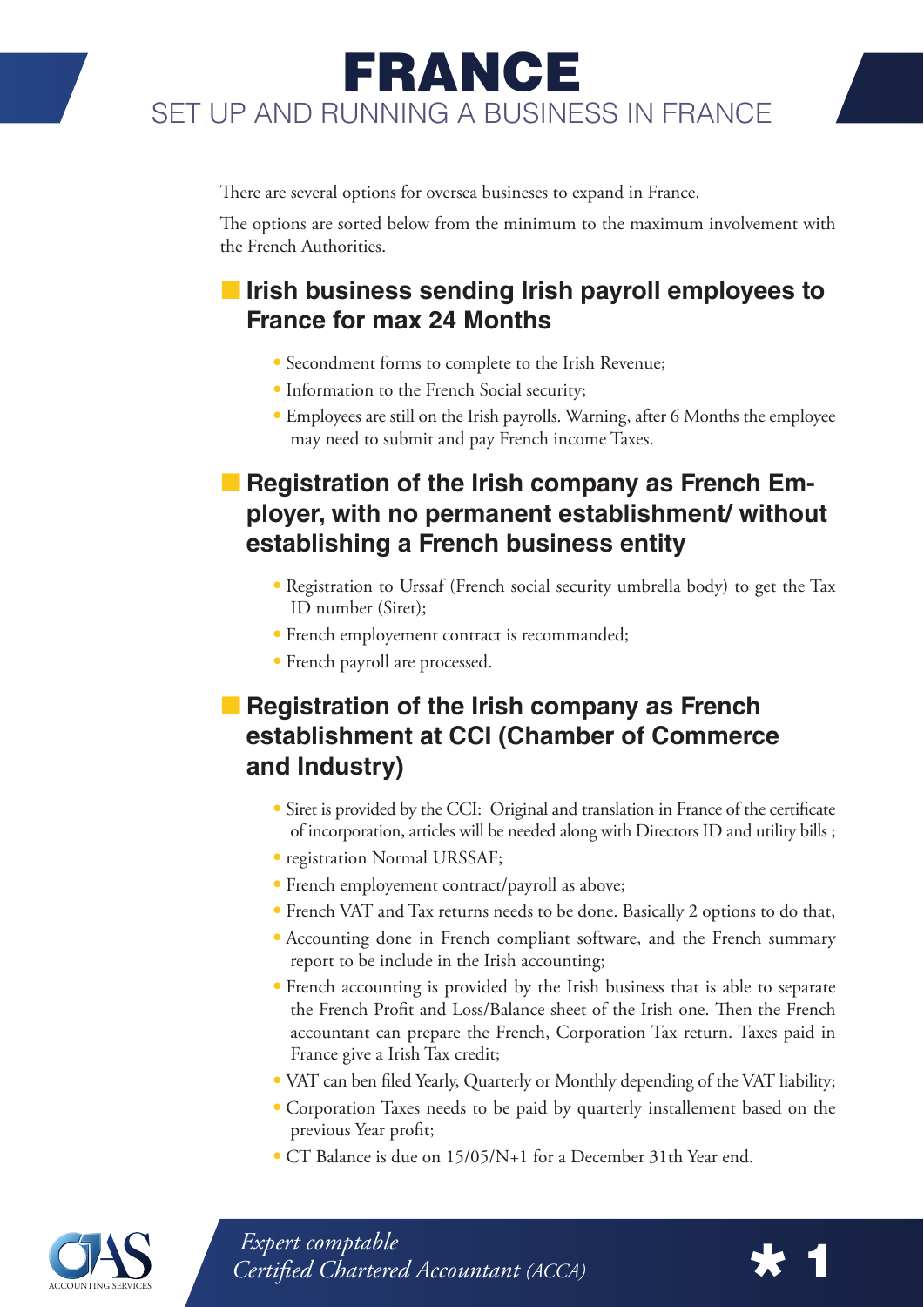# FRANCE SET UP AND RUNNING A BUSINESS IN FRANCE

## **Registration of the French company or subsidiary**

- Registration and Siret is done by the CCI or Greffe (French registrar, CRO): French articles, Bank account opening certification, advertising in a Journal will also need to be done;
- Same as point 3 for HR, VAT and CT;
- Accounting needs to be done in a French compliant software, with French chart of account and accepted Tax report template;
- Financial statements needs to approved by members within 6 Months after the closing, filed with minutes to the Registrar.



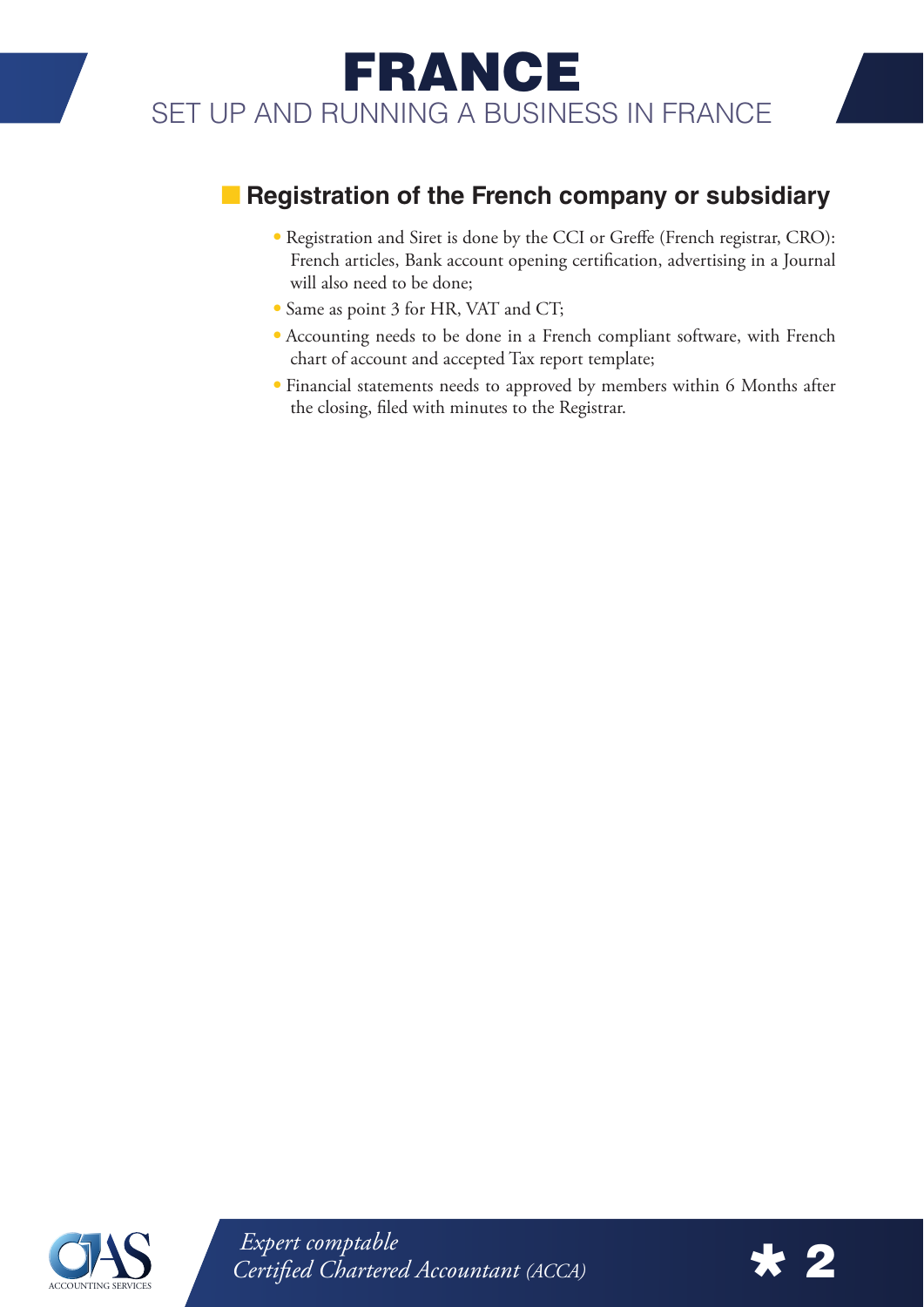

If you plan to develop part of your business in France, you have to be aware of the main taxation rules.

#### **N** VAT

First, as in most of European countries, France has a VAT system. Depending on your trading activity, you will have to pay a specific VAT rate:

- Standard rate (20%);
- Reduced rate (10%) mainly for domestic passenger transport and cultural services;
- Reduced rate (5.5%) for foodstuffs, non-alcoholic beverages, books and medical equipment;
- Reduced rate (2.1%) for pharmaceutical products and newspapers.

Each French company under VAT system has to collect VAT from their customer and include that VAT in their VAT return. When returning the VAT collected, they can reclaim as appropriate, VAT which has been charged to them by their suppliers.

## **Corporate Tax**

In 2021, the standard corporate tax rate is 26.5%. However, companies with profits of more than €500,000 must pay a rate of 27.5%.

A reduced rate of 15% is also available to small companies on the first  $\epsilon$ 38,120 of taxable profits. To benefit from this reduced rate and be considered as a small company, there are two conditions:

- An annual income inferior to 10 million euros;
- A fully paid-up capital with at least 75% of physical shareholders (or companies which respect these conditions).

To know the amount of payable corporate tax, companies must follow a procedure in two steps. First, they determine their results according to the rules of the French General Chart of Accounts. Next, a certain number of charges or products are added or deducted to reach the taxable income. It means that some charges are non-fiscally deductible, such as, inter alia, fines and penalties, property tax, and sometimes, depreciation charge of some equipment.

The corporate tax calculation system in France is very complex. If you do not integrate all these rules, it can generate important additional tax costs for your business.



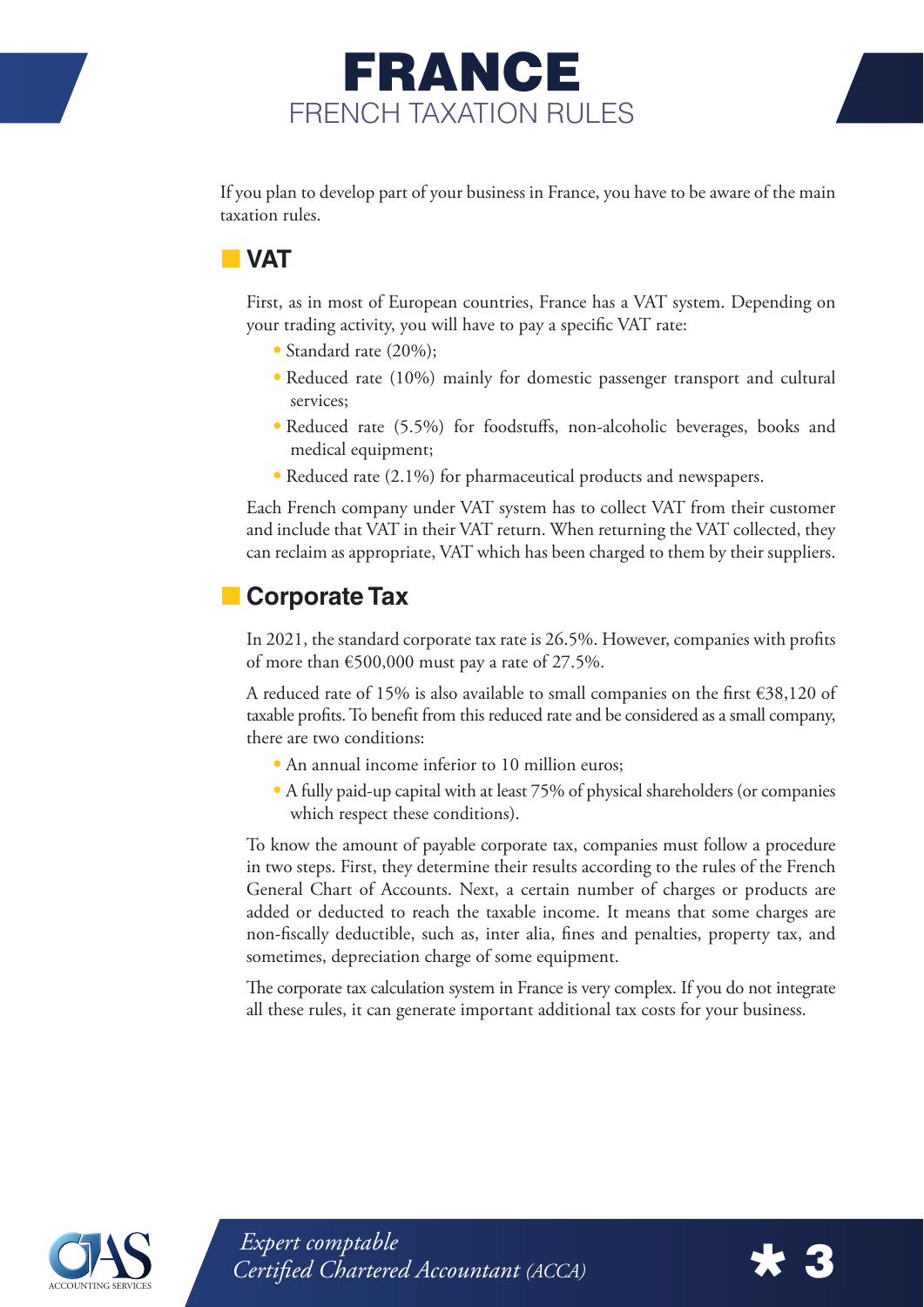

## **Social security charges**

French social security system is complicated due to many small different rates applying to your wages. It would be unproductive to give you details of all these small rates. If you need an idea of how much you can pay if you have employees in France, we can provide you an average rate:

- Almost 23% of employees' taxes;
- Almost 33% of employer's taxes.

This information is submitted for information purposes only, because calculation of social security charges depends on many indicators, such as your status (liberal profession; senior executive; Public service; etc.) and your working time.

If you need more details about French Social Security System, you can follow this link to CLEISS, an organisation that provides support and information about social insurance in France:

[https://www.cleiss.fr/docs/regimes/regime\\_france/an\\_a2.html](https://www.cleiss.fr/docs/regimes/regime_france/an_a2.html )



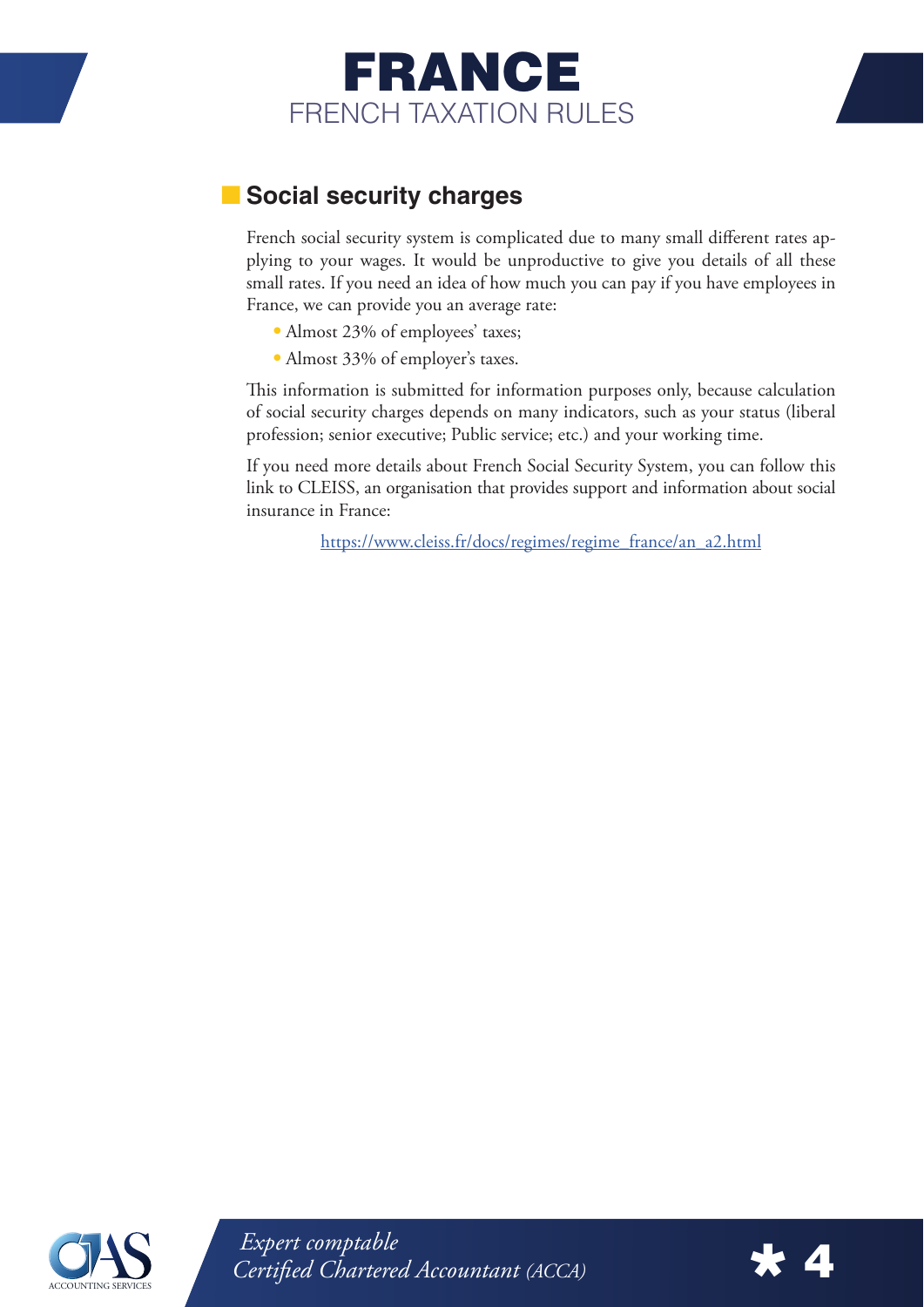

## **Appointment of auditors**

As in Ireland, French companies must comply with many rules depending on their level of activity. For instance, pursuant to French law, companies have to appoint an auditor to certify the regularity and sincerity of their annual financial accounts. More precisely, French companies are required to appoint an auditor if they exceed two of the following thresholds:

- 8 million euros of annual income;
- 4 million euros of total balance sheet;
- 50 employees.

#### **Annual financial accounts**

The company's financial accounts must be approved by an ordinary general meeting of shareholders within six months after the end of the financial year. Then, in the month following the approval of the accounts, they must be sent to the clerk of the Commercial Court. For example, in the case of a year-end on December 31, the accounts must be submitted before July 31 of the following year.